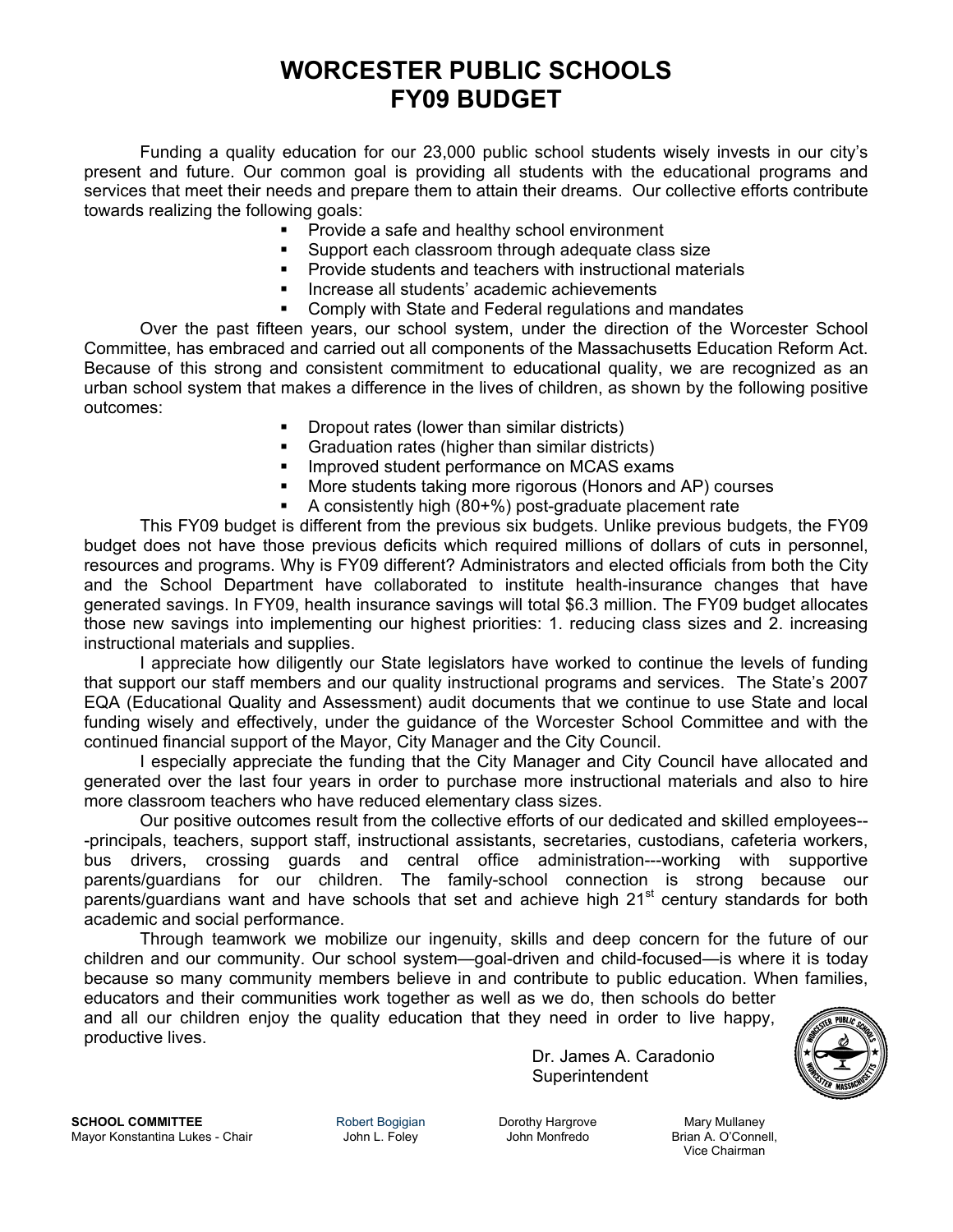### **ACCOUNT SUMMARY**

| FISCAL 09 / FISCAL 08 BUDGET COMPARISON |                      |                        |               |                   |                                      |                        |               |               |                   |  |  |
|-----------------------------------------|----------------------|------------------------|---------------|-------------------|--------------------------------------|------------------------|---------------|---------------|-------------------|--|--|
|                                         |                      | <b>SALARY ACCOUNTS</b> |               |                   | <b>ORDINARY MAINTENANCE ACCOUNTS</b> |                        |               |               |                   |  |  |
|                                         |                      | FY 09                  | <b>FY 08</b>  |                   |                                      |                        | FY 09         | <b>FY 08</b>  |                   |  |  |
| Acct no.                                | Name                 | <b>Budget</b>          | <b>Budget</b> | <b>Difference</b> | Acct no.                             | Name                   | <b>Budget</b> | <b>Budget</b> | <b>Difference</b> |  |  |
| 50001                                   | <b>ADMIN</b>         | 10,398,689             | 10,115,832    | 282,857           | 50101                                | <b>RETIREMENT</b>      | 10,230,553    | 10,338,138    | $-107,585$        |  |  |
| 50003                                   | <b>TEACHERS</b>      | 124,595,896            | 120,232,811   | 4,363,085         | 50103                                | <b>TRANSPORTATION</b>  | 9,686,505     | 8,979,943     | 706,562           |  |  |
| 50005                                   | <b>SCH COM</b>       | 87,000                 | 57,189        | 29,811            | 50105                                | <b>O/STATE TRAVEL</b>  | $\Omega$      | 0             | $\mathbf{0}$      |  |  |
| 50011                                   | DxD SUBS             | 681,200                | 667,800       | 13,400            | 50122                                | <b>ATHLETICS</b>       | 310,309       | 307,953       | 2,356             |  |  |
| 50013                                   | <b>INST ASSIST</b>   | 4,046,723              | 3,347,816     | 698,907           | 50123                                | <b>HLTH INSURANCE</b>  | 39,610,209    | 39,715,569    | $-105,359$        |  |  |
| 50014                                   | <b>COACHES</b>       | 425,400                | 434,078       | $-8,678$          | 50125                                | <b>BUILDING INSUR</b>  | 2,061         | 1,795         | 266               |  |  |
| 50015                                   | <b>BUS MONITORS</b>  | 673,751                | 635,238       | 38,513            | 50129                                | WORKERS COMP           | 867,300       | 815,000       | 52,300            |  |  |
| 50017                                   | <b>MISC SALARY</b>   | 853,119                | 879,545       | $-26,426$         | 50130                                | <b>PERS SERVICES</b>   | 1,389,172     | 1,299,455     | 89,717            |  |  |
| 50018                                   | <b>INST SUPPORT</b>  | 2,068,759              | 1,770,872     | 297,886           | 50132                                | <b>TUITION</b>         | 14,133,404    | 13,109,662    | 1,023,743         |  |  |
| 50020                                   | CROSS GDS            | 495,386                | 512,298       | $-16,912$         | 50133                                | PRINT & POST           | 188,085       | 188,085       | 0                 |  |  |
| 50031                                   | <b>CUSTODIANS</b>    | 6,304,243              | 6,212,322     | 91,920            | 50135                                | <b>INST MATERIALS</b>  | 1,917,343     | 2,018,615     | $-101,272$        |  |  |
| 50032                                   | CUST O/T             | 822,422                | 798,468       | 23,954            | 50136                                | <b>MISCELLANEOUS</b>   | 2,180,786     | 2,047,693     | 133,093           |  |  |
| 50041                                   | <b>SCH PLANT</b>     | 2,075,740              | 2,047,708     | 28,031            |                                      | 50137 UNEMPLOYMENT     | 373,674       | 373,674       | 0                 |  |  |
| 50042                                   | <b>SCH PLANT O/T</b> | 155,579                | 151,047       | 4,531             | 50138                                | <b>IN-STATE TRAVEL</b> | 268,975       | 233,055       | 35,920            |  |  |
| 50051                                   | <b>ADM CLERICAL</b>  | 3,086,805              | 2,956,007     | 130,798           | 50141                                | <b>VEHICLE MAINT</b>   | 430,427       | 388,597       | 41,830            |  |  |
| 50052                                   | <b>CLERICAL O/T</b>  | 282,210                | 273,368       | 8,842             | 50146                                | <b>BLDG UTILITIES</b>  | 7,772,722     | 7,678,216     | 94,506            |  |  |
| 50061                                   | <b>SCH CLERKS</b>    | 2,052,331              | 2,018,754     | 33,577            | 50152                                | <b>SCHOOL PLANT OM</b> | 2,433,336     | 2,453,948     | $-20,612$         |  |  |
| 50071                                   | <b>SCH NURSES</b>    | 2,354,560              | 2,228,746     | 125,814           |                                      | TOTAL ORD. MAINTENANCE | 91,794,862    | 89,949,397    | 1,845,465         |  |  |
| 50081                                   | <b>NON INST</b>      | 2,893,563              | 2,719,733     | 173,830           |                                      |                        |               |               |                   |  |  |
| <b>TOTAL SALARIES</b>                   |                      | 164,353,376            | 158,059,635   | 6,293,741         |                                      |                        |               |               |                   |  |  |
|                                         |                      |                        |               |                   |                                      |                        |               |               |                   |  |  |
|                                         |                      |                        |               |                   |                                      |                        |               |               |                   |  |  |
| <b>SALARIES</b>                         |                      | 164,353,376            | 158,059,635   | 6,293,741         |                                      |                        |               |               |                   |  |  |
| <b>ORDINARY MAINTENANCE</b>             |                      | 91,794,862             | 89,949,397    | 1,845,465         |                                      |                        |               |               |                   |  |  |
|                                         |                      |                        |               |                   |                                      |                        |               |               |                   |  |  |
|                                         | <b>GRAND TOTAL</b>   | 256,148,238            | 248,009,032   | 8,139,206         |                                      |                        |               |               |                   |  |  |
|                                         |                      |                        |               |                   |                                      |                        |               |               |                   |  |  |



| Source<br><b>FY09 SCHOOL APPROPRIATION</b><br>SCHOOL AID, CH. 70<br><b>CITY CONTRIBUTION</b><br><b>CHARTER REIMBURSEMENT</b> |                          | 180,493,947<br>70,945,530<br>4,708,761 | Amount<br>256,148,238    | Federal<br>Grants   | <b>State Grants</b> | Revolving<br>Funds                        |              |  |
|------------------------------------------------------------------------------------------------------------------------------|--------------------------|----------------------------------------|--------------------------|---------------------|---------------------|-------------------------------------------|--------------|--|
| <b>FEDERAL PROGRAMS</b><br><b>STATE GRANTS</b>                                                                               |                          |                                        | 28,347,967<br>996,037    |                     |                     |                                           |              |  |
| <b>REVOLVING FUNDS</b>                                                                                                       |                          | \$10,594,355                           |                          |                     |                     |                                           |              |  |
| <b>TOTAL</b>                                                                                                                 |                          |                                        | \$296,086,597            | City                |                     |                                           |              |  |
|                                                                                                                              |                          |                                        |                          | Contribution        |                     | State Aid, Ch. 70 & Charter Reimbursement |              |  |
| <b>FEDERAL GRANTS</b>                                                                                                        |                          |                                        |                          | <b>STATE GRANTS</b> |                     | <b>REVOLVING FUNDS</b>                    |              |  |
| <b>Head Start</b>                                                                                                            | 5,497,524                |                                        | <b>Community Partner</b> |                     | \$503,192           | <b>Nutrition Programs</b>                 | 10,099,929   |  |
| Perkins - Tech and Voc                                                                                                       | 471,934                  |                                        | <b>Adult Education</b>   |                     | \$492,845           | Night Life                                | 400,000      |  |
| Pre-School Special Ed                                                                                                        | 298,685                  |                                        | <b>TOTAL</b>             |                     | \$996,037           | <b>Athletic Programs</b>                  | 94,426       |  |
| Proj Prepare - Special Ed                                                                                                    | 6,961,114                |                                        |                          |                     |                     | <b>TOTAL</b>                              | \$10,594,355 |  |
| Safe & Drug Free Schools                                                                                                     | 201,462                  |                                        |                          |                     |                     |                                           |              |  |
| Title I                                                                                                                      | 11,896,292               |                                        |                          |                     |                     |                                           |              |  |
| <b>Title II Teacher Quality</b>                                                                                              | 2,166,691                |                                        |                          |                     |                     |                                           |              |  |
| Title III                                                                                                                    | 854,265                  |                                        |                          |                     |                     |                                           |              |  |
| Title V<br><b>TOTAL</b>                                                                                                      | <u>0</u><br>\$28,347,967 |                                        |                          |                     |                     |                                           |              |  |
|                                                                                                                              |                          |                                        |                          |                     |                     |                                           |              |  |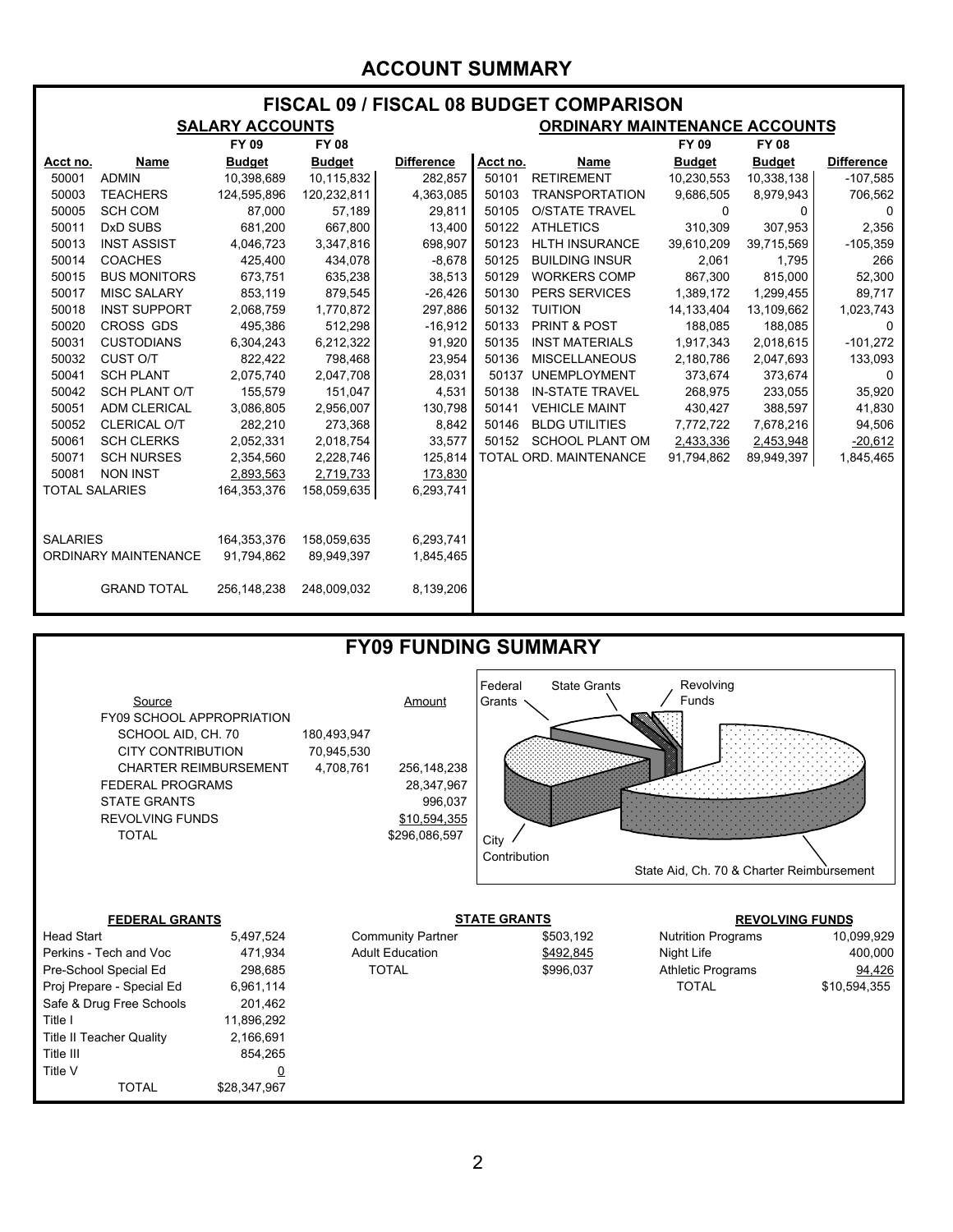## **FISCAL 09 BUDGET DISTRIBUTION**



Tuition (6%) Utilities (3%)

## **EDUCATION REFORM SPENDING**

|                               | 02/03      | $04/05*$    | 05/06       | 06/07**       | 07/08         | 08/09         |
|-------------------------------|------------|-------------|-------------|---------------|---------------|---------------|
| Chapter 70 (State Aid)        | 153,294    | 158,861,691 | 161,059,359 | 167,480,913   | 174,025,314   | 180,493,947   |
| <b>Charter Reimbursement</b>  | 0          | 1.741.559   | 3,286,939   | 3,649,540     | 4,910,875     | 4,708,761     |
| <b>City Contribution</b>      | 71,350,738 | 75,954,193  | 80,015,430  | 87,404,142    | 89,097,892    | 92,846,102    |
| PL 874 Impact Aid             |            |             |             | 625,000       |               | $\Omega$      |
| <b>Charter/Choice Tuition</b> |            |             |             | $-17,385,621$ | $-20.025.049$ | $-21,900,572$ |
| <b>TOTAL Budget</b>           | 71.504.032 | 236.557.443 | 244,361,728 | 241,773,974   | 248,009,032   | 256,148,238   |
|                               |            |             |             |               |               |               |

*\* In FY05 the Charter School Reimbursements are treated as revenue to the budget. Previously, the reimbursement was treated as an offset to the charter school tuition assessment line item.* 

*\*\* In FY07, charter school and school choice tuition are no longer budgeted in the WPS appropriation. However, because of Chapter 70 state aid and city contribution totals, the tuition amounts must be shown as a budget offset.* 

## **STAFFING HISTORY**

|                        | $80 - 81$ | 81-82 | $90 - 91$ | 92-93 | 93-94 | 98-99 | $01 - 02$ | 02-03 | 03-04 | 04-05 | 05-06 | 06-07 | 07-08 | 08-09 |
|------------------------|-----------|-------|-----------|-------|-------|-------|-----------|-------|-------|-------|-------|-------|-------|-------|
| Central Office Admin   | 50        | 32    | 20        | 17.5  | 23    | 27    | 25        | 21    | 17.25 | 17.25 | 17.25 | 18.25 | 20    | 19    |
| Bldg. Administrators   | 94        | 80    | 71        | 71    | 70    | 80    | 82        | 81    |       | 78    | 79    | 76    | 77    | 77    |
| <b>Teachers</b>        | 1.784     | .557  | .462      | .468  | .520  | 2.040 | 2,132     | 2,076 | .942  | 1,913 | .876  | .864  | .822  | 1.844 |
| Inst. Assistants*      | 178       | 130   | 280       | 245   | 287   | 384   | 235       | 212   | 160   | 169   | 158   | 125   | 126   | 183   |
| <b>Bus Monitors</b>    | 49        | 44    | 35        | 35    | 35    | 49    | 49        | 49    | 54    | 58    | 25    | 25    | 26    | 26    |
| <b>Crossing Guards</b> | 120       | 120   | 113       | 113   | 113   | 113   | 118       | 118   | 118   | 118   | 113   | 113   | 110   | 104   |
| Custodians             | 199       | 159   | 141       | 129   | 133   | 161   | 173       | 161   | 153   | 153   | 153   | 155   | 152   | 149   |
| <b>School Plant</b>    | 60        | 54    | 41        | 32    | 32    | 44    | 46        | 40    | 39    | 44    | 45    | 44    | 42    | 42    |
| Admin, Clerical        | 133       | 121   | 95        | 65    | 69    | 88    | 85        | 78    | 75    | 75    | 75    | 70    | 70    | 70    |
| <b>School Clerical</b> | 97        | 91    | 82        | 62    | 76    | 91    | 93        | 92    | 84    | 84    | 84    | 80    | 80    | 80    |
| School Nurses**        |           |       |           |       |       |       |           | 43    | 43    | 42    | 42    | 42    | 42    | 42    |
| Non-Inst Support       | 0         | 0     | 47        | 39    | 40    | 58    | 64        | 60    | 54    | 56    | 58    | 60    | 60    | 60    |
| <b>Totals</b>          | 2.764     | 2.388 | 2.387     | 2.277 | 2.398 | 3.135 | 3,102     | 3.031 | 2,816 | 2,808 | 2,725 | 2,672 | 2.627 | 2.696 |

City Budget Only (Does not include grant funded positions)

\* Positions transferred to grant in FY02

\*\* School Nurses transferred from City in FY03.

In FY09, 57 Instructional Assistant positions previously funded by grants were moved to general fund budget because of declining state and federal resources